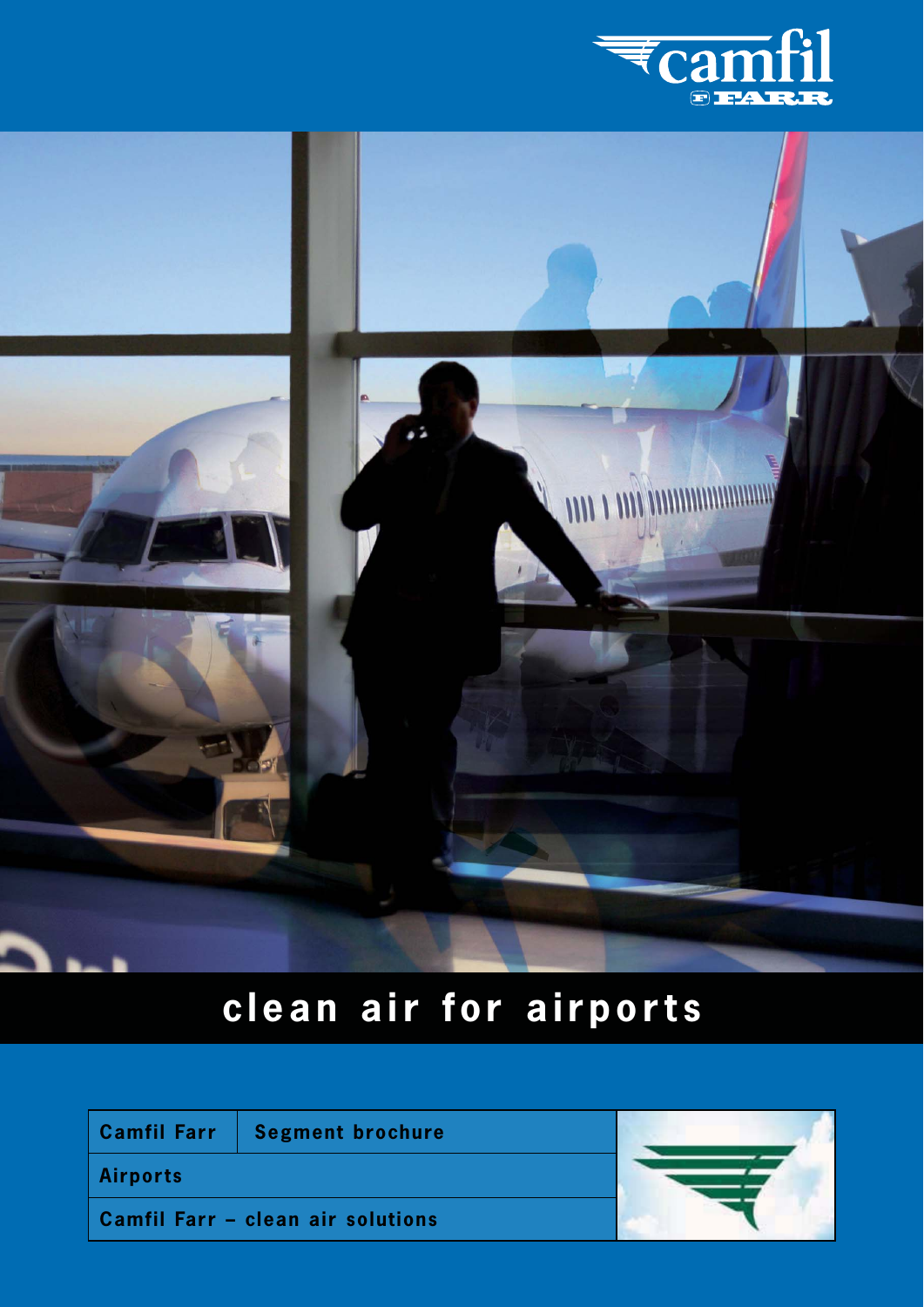## **future demands**

## **airports and air travel**



Demand for air travel is at an all time high and growing at an unprecedented rate. An industry forecast<sup>1</sup> indicates that if unconstrained, demand would grow approximately 4% per annum. This rate would nearly double passenger numbers at airports by 2020 (4.2 to 7. 4 billion). In reality, growth will be constrained by capacity-issues in air space and at airports. Two consequences of capacity restrictions will be more delayed flights and passengers having to spend more time at airports.

Airport buildings are ventilated to provide breathing air for human comfort and health. Large amounts of external air are drawn into airport buildings and this air will be heavily polluted.

#### **Airports and air pollution**

There is universal acceptance that increased levels of air pollution are present at airports. A study² of the impact of existing and projected aircraft emissions on local air quality at 10 American cities concluded that:

- Commercial aircraft emissions **have the potential to significantly contribute to air pollution in all 10 study cities.**
- Projected ground level emissions **from aircraft will have increased in all cities by 2010.**
- The contribution to total ground level **emissions from airplanes will have increased in all cities by 2010.**

<sup>1</sup> Airports Council International (ACI), Feb 2005, Vienna.

<sup>2</sup> United States Environmental protection Agency, EPA420-R-99-013, 1999.

Airplanes are not the only source of pollution at airports. The ground traffic needed to support air operations can not be ignored. Air quality is degraded by the operation of; push-back trucks, passenger buses, staff buses, baggage wagons, cleaning team vehicles, catering vehicles etc. In fact, because most of these vehicles are powered by diesel



engines and they operate in very close proximity to the gates, they are probably responsible for the greater proportion of pollution inside the terminals and other airport buildings. Camfil Farr have made a study at a major European airport and confirmed that a high proportion of the pollutants in the ventilation system fitted the profile of diesel emissions. Pollution levels at airports may also be impacted by related but off-site activities and local nonrelated activities. There are very high densities of road traffic at airports and these make a significant contribution to pollution, as they do in cities.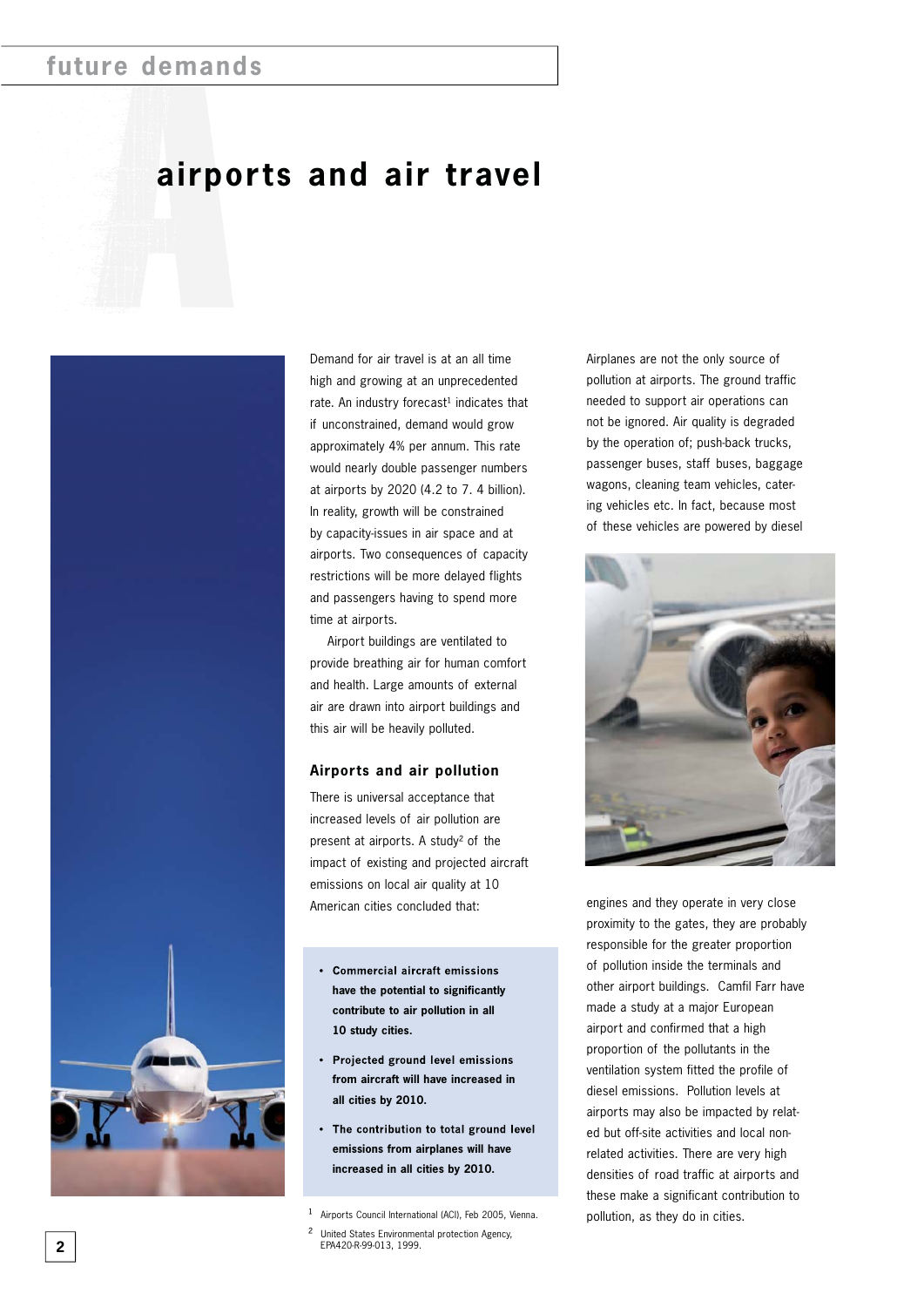## **air pollutants**

Air pollution can be categorised as being either particulate (solids) or molecular (gas). Particles are induced into the human respiratory system through breathing. Gaseous or molecular pollution also enters the body in breathing air, but it is able to penetrate beyond the lungs, into the bloodstream and around the entire body.

Particulate and molecular pollutants are both present at airports. The principal source is the combustion of fossil fuels. Jet and diesel engines both release fine particulates in their exhaust. For jet engines the particulates result from incomplete combustion of kerosene fuel. Combustion efficiency reduces at lower engine power levels which are used during landing, taxiing and idling. Diesel engines release high levels of particulates at all duties. The particulates result from the combustion of both fuel and engine oil. Diesel particulates fall into several categories:

- Dry particles or soot
- **•** Semi-volatile aerosols that have carbon **nuclei with oily hydrocarbons condensed on the surface.**
- Carbon particles with sulphur acid molecules condensed on the surface. The **sulphur arises for impurities in the fuel.**

All diesel particulates are extremely small and virtually all are respirable. As such they readily enter the respiratory tract and lungs and can have a significant effect on human health.

Jet and diesel engines both liberate

molecular pollutants. For jet engines, the emission profile depends on the power output of the engine. At low power (idling, taxiing, landing) the emissions are predominantly un-burnt kerosene fuel or products of partial combustion. Un-burnt fuel is a readily detected smell close to an airplane on stand at the gate. At higher power settings (take-off) there is an increased emission of nitrogen oxides. These are formed from oxygen and nitrogen under high temperature and pressure conditions in the engine.

Molecular pollutants emitted from diesel engines are characterised by hydrocarbons, aldehydes, oxides of nitrogen (NOX) and oxides of sulphur (SOX). Poly aromatic hydrocarbons (PAH) are also produced and these complex organic molecules have been widely associated with a carcinogenic risk to humans. Another harmful gas present at above normal ambient concentrations at airports is ozone. Although ozone is not emitted by either jet or diesel engines, it is formed through the presence of hydrocarbon precursors and the action of UV light.

In addition to the principal external sources, there are other activities that impact on human comfort and health. To address burgeoning passenger loads, airports undertake extensions, upgrades and refurbishments. In many cases this work appears to be continuous. These activities can add significantly to levels of both particulate and molecular pollutants. Other sources include food facilities, cigarette smoke and on-site generation of heat and power.

Molecular pollutants at airports

constitute both an odour nuisance and a threat to human health. The principal gases, their sources and effects are summarised in the table below. The threat of pollutants is not limited to passenger terminals. Exactly the same conditions can be found in other airport buildings and buildings in close proximity. Examples include administration buildings, hotels, emergency services facilities and offices buildings.

*Note: Pollutions levels inside airport buildings are dependent upon air and ground traffic levels together with the direction of the prevailing wind.* 

#### **Sources – Internal and external**

| <b>EXTERNAL</b>       |                                                                                |                                                                                           |  |  |  |  |  |
|-----------------------|--------------------------------------------------------------------------------|-------------------------------------------------------------------------------------------|--|--|--|--|--|
| CONTAMINANT           | <b>SOURCE</b>                                                                  | <b>EFFECT</b>                                                                             |  |  |  |  |  |
| Oxides of<br>sulphur  | Sulphur impurities<br>in fuel, jet and<br>diesel engines,<br>power generation. | Odour, irritant,<br>acidic behaviour.<br>damage to<br>respiratory tract                   |  |  |  |  |  |
| Oxides of<br>nitrogen | Jet and diesel<br>engines, power<br>generation.                                | Smog/haze<br>formation, acidic<br>behaviour, lung<br>irritation                           |  |  |  |  |  |
| Hydrocarbons          | Fuel                                                                           | Odour, smog,<br>eye irritation,<br>respiratory tract<br>issues, head-<br>aches, dizziness |  |  |  |  |  |
| Aldehydes             | Diesel fuel                                                                    | Odour, eye<br>irritation.<br>respiratory issues                                           |  |  |  |  |  |
| Ozone                 | Not directly emitted,<br>but formed from<br>other precursors                   | Impairment of lung<br>function.                                                           |  |  |  |  |  |
| Carbon<br>monoxide    | Jet and diesel<br>engines                                                      | Headache.<br>dizziness                                                                    |  |  |  |  |  |
| <b>INTERNAL</b>       |                                                                                |                                                                                           |  |  |  |  |  |
| Hydrocarbons          | Painting, clean-<br>ing agents, floor<br>covering, floor polish                |                                                                                           |  |  |  |  |  |
| Formaldehyde          | Carpets, wooden<br>floors and furniture                                        |                                                                                           |  |  |  |  |  |
| Odours                | Humans, food<br>facilities, cigarette<br>smoke                                 |                                                                                           |  |  |  |  |  |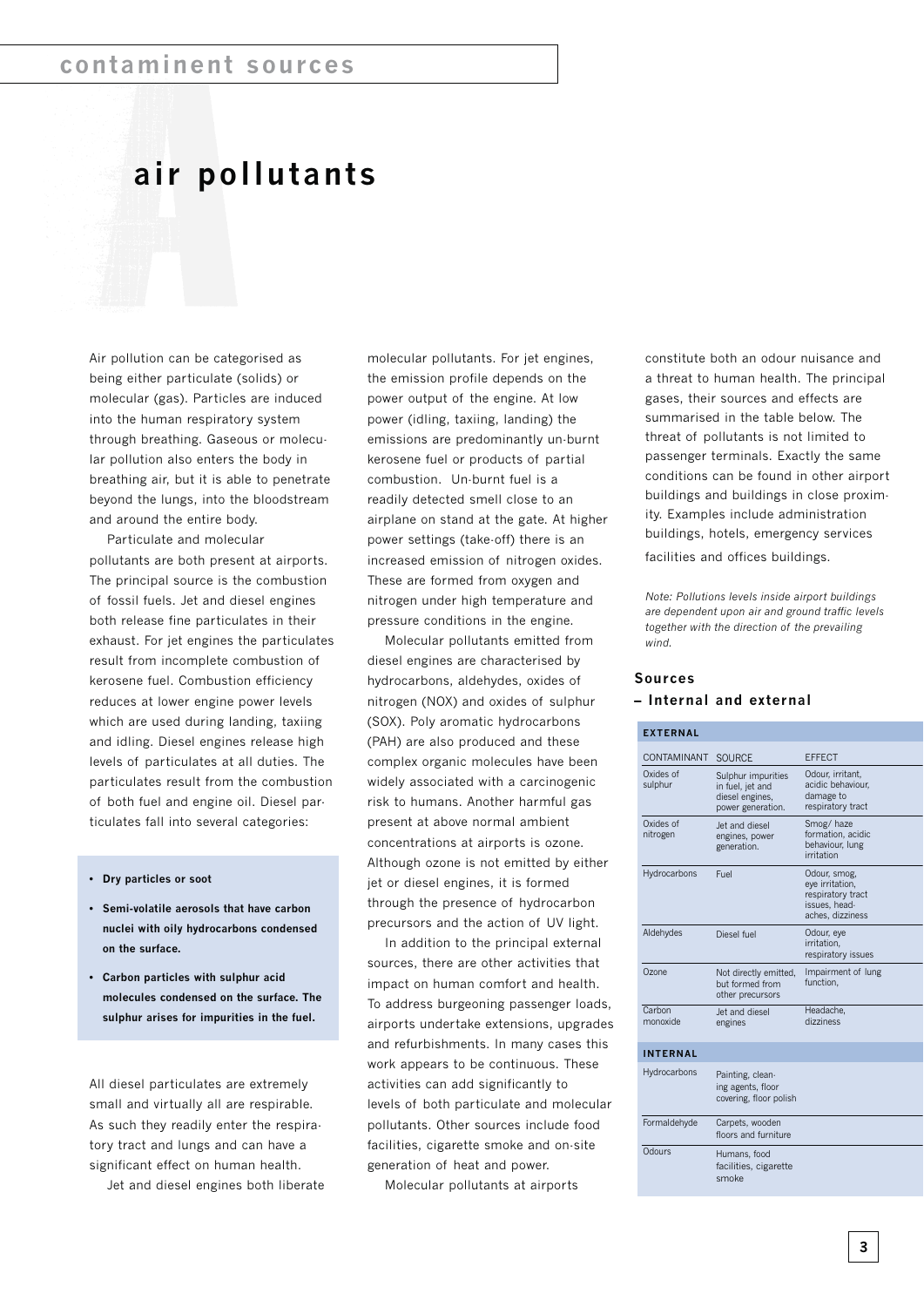### The solution to **pollutants**

Camfil Farr offer products that satisfy all the demands at airports to control particulate and molecular pollutants. These products also satisfy the recommendations of EN13779. Various solutions are available depending on the extent of the problem. Molecular filtration may be applied in either the fresh air make-up or recirculation air systems. Solutions for make-up air are preferred since the principal sources of pollutant are external. These tend to be more heavy duty and reflect the high pollutant concentrations and one-pass operation. Solutions for recirculation applications reflect lower ambient concentrations and multi-pass operation.

#### **Particle Filters**



#### $H$ **i**-Flo

**1**

A high efficiency bag filter in filter classes from F5 to F9. With an optimised filter design and the use of superior material it is the ideal choice for very high levels of indoor air quality (IAQ). The Hi-Flo filter is the ideal first stage particle filter for an optimised low pressure drop and protection of second step filters.

## **2**



#### **Opakfil Green**

A high efficiency compact filter in filter classes F6 to H11. Opakfil Green provides the highest level of particle removal in a compact format. The ideal second stage filter, to control fine particles.



#### **Ecopleat Green**

**3**

This new generation of fine compact filters is the ideal filtration solution for applications with restricted space. Available in fully incinerable versions.

# **1 or 3 1 or 2 9, 10 or 11 Recirculation**

**1 or 3**

**Make-up**

#### **Molecular Filters**



## **4**

#### **Camcarb Metal**

A robust solution that can be filled with many adsorbents. The product provides long contact times, long life and extremely high efficiency. The stainless steel cylindrical cartridges may be refurbished by refilling with new media. Camcarb is particularly suited to make-up air applications.



#### **Camcarb Green**

A robust solution that can be used with many adsorbents. The product provides long contact times, long life and extremely high efficiency.The Green version is a one-use product suitable for disposable by incineration. Camcarb is particularly suited to make-up air applications



#### GDM 300

A robust solution used with Campure medias.

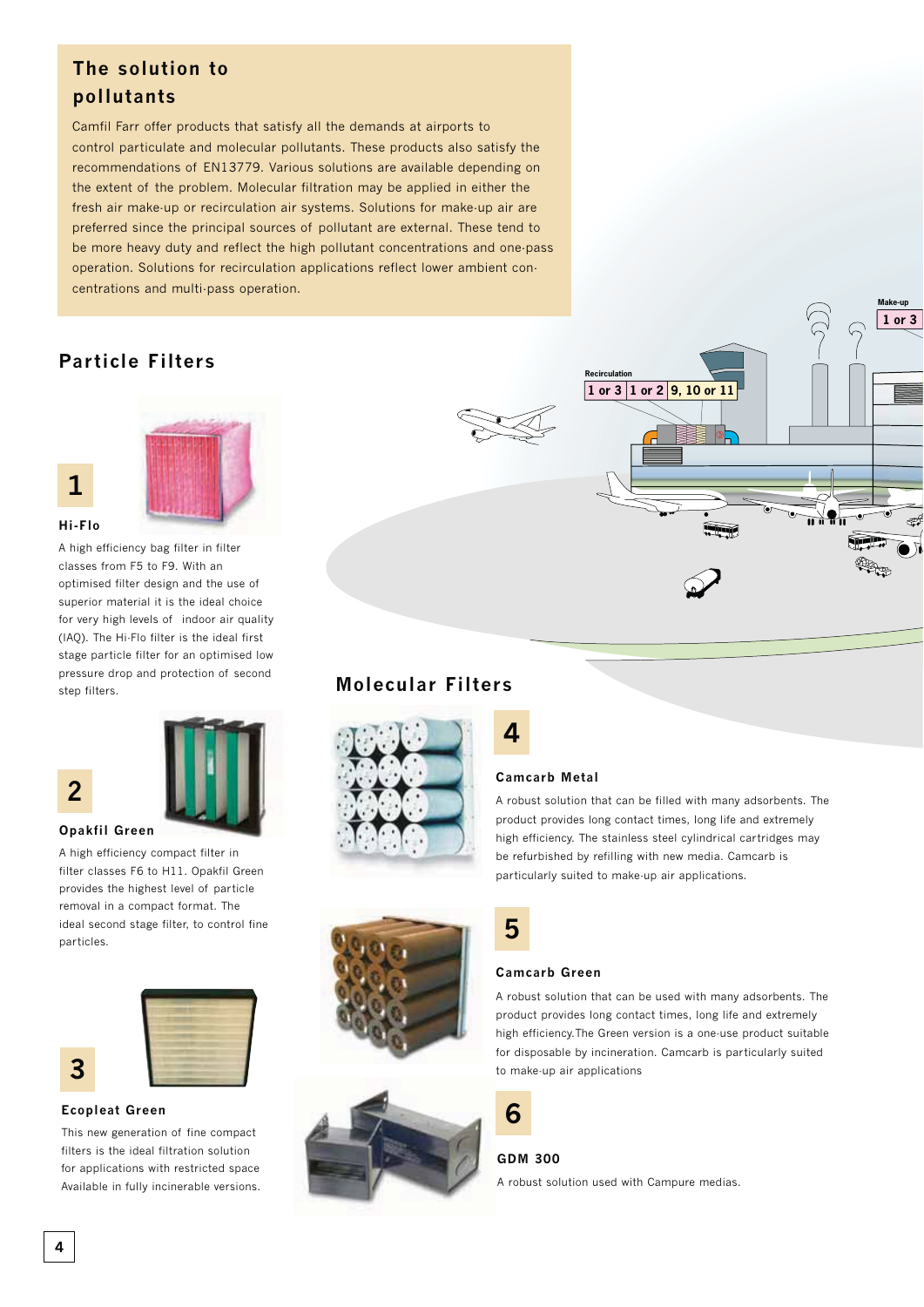

GDM 440

A robust, low pressure loss solution used with Campure medias.



A robust solution in flat panel/tray form that can be used with many adsorbents. The product provides long contact times, long life and very high efficiency.

## **9**



#### **Citysorb**

A very compact and practical solution aimed at low concentration (predominantly recirculation air applications). Citysorb uses a very finely divided adsorbent and provides Rapid Adsorption Dynamics (RAD).

Two versions are available, one with very high quality Broad Spectrum adsorbent and one with impregnated activated carbon to target acidic gases.

#### **Combination filters**



Similar product to Citysorb, with the addition of an integral F7 particle filter layer.

Two versions are available, one with very high quality Broad Spectrum adsorbent and one with impregnated activated carbon to target acidic gases.



#### **Cityflo**

**11**

A member of the Hi-Flo bag filter family that includes a layer of very high performance Broad Spectrum activated carbon.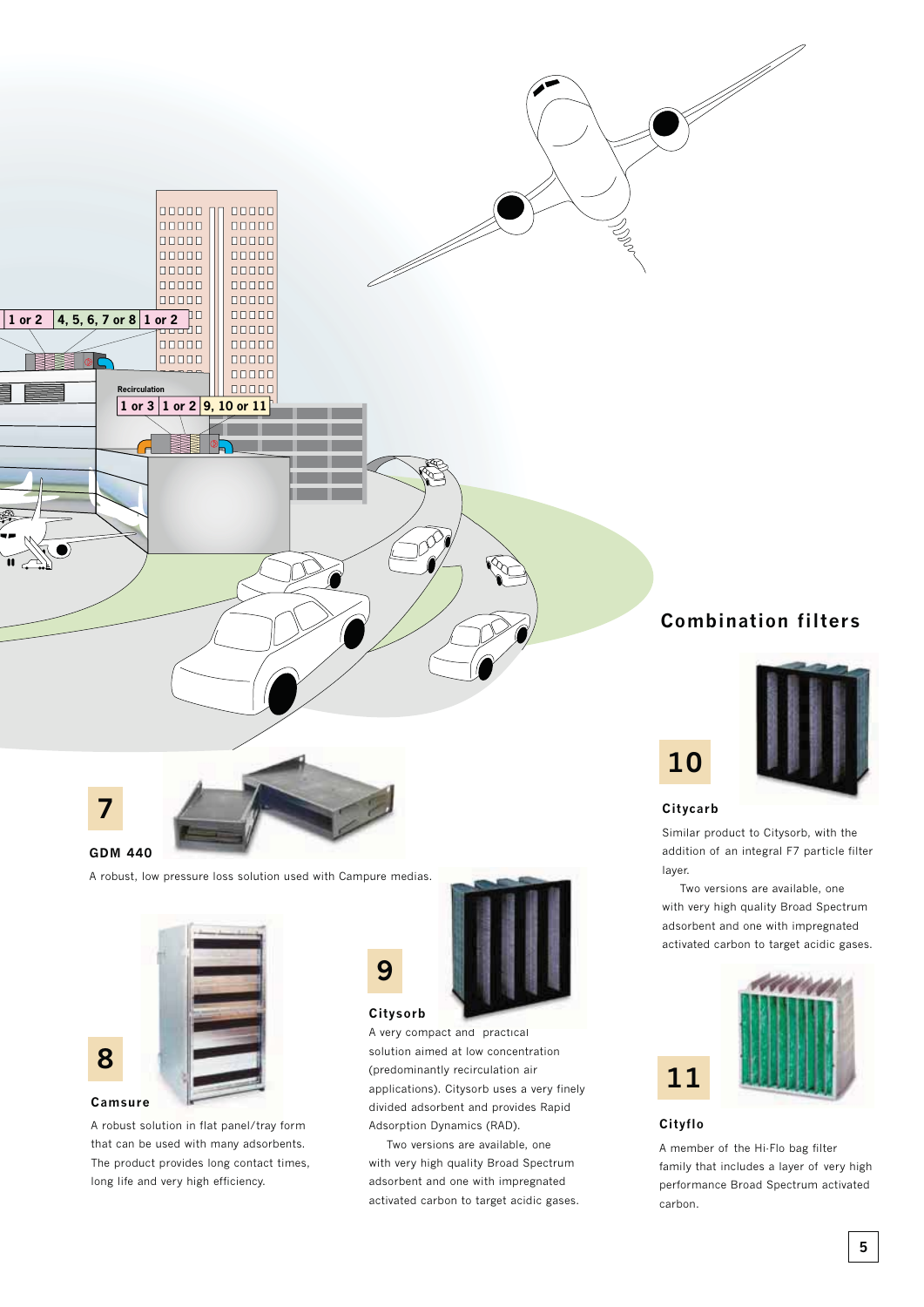## **outdoor air quality**

## **provision of clean air**









**ISA Check Gigacheck**

Camfil Farr products satisfy all demands from airports to eliminate the nuisance of external pollutants and provide clean air that is comfortable and healthy for the travelling public and their staff. They are also fully compliant with the recommendations of the latest European Standard for Indoor Air Quality (IAQ): EN13779:2007

#### **Applicable standards and recommendations**

There is a growing focus on the health impacts of pollution. The CAFÉ (Clean Air for Europe) group acting within the European Commission have already

#### **Support services**

Camfil Farr provide a comprehensive range of support services to ensure that users achieve the maximum benefit from their filter installations. In particular, it is essential to have confidence in the air quality within the enclosed space and to be able to predict the end of the useful service life.

The Gigacheck range of passive air samples are very well suited to determining concentrations of specific gases in ventilation systems and enclosed spaces. The "Airport" Gigacheck sampler is available to determine concentrations of; oxides of nitrogen, sulphur dioxide, ozone and mixed VOCs .

The Gigamonitor techniques are used to analyse samples of used molecular filtration media to determine the amount of adsorbed contamination. A series of analyses at appropriate concluded that for both coarse and fine particles (PM10, PM 2.5) a safe concentration (no effect or threshold) is unlikely to exist<sup>3</sup>. The regulating authorities and policy makers such as the European Commission act to protect us from harm using the most practical methodologies. An example is the new European Standard for the ventilation of Non-Residential Buildings EN 13779. This standard sets out various categories of outdoor air quality, several categories of desi rable indoor air quality and the air filtration steps that should be applied to transform from one category to another.

periods allows the residual life to be monitored and replacements planned in advance of a failure. This is a sensible and economic procedure to ensure that building occupants are continuously provided with good air quality.

Camfil Farr operate a unique molecular filtration test facility in which full size products can be tested at a wide range of temperatures and relative humidity values to reproduce actual application conditions. The test filter can be challenged with a wide variety of gases and vapours. Sophisticated detection equipment upstream and downstream of the filters allows realistic initial efficiency and efficiency / lifetime curves to be produced. This facility is available to customers to evaluate the performance of new and (partially) used filters from Camfil Farr and other providers.

³ T. Sandstrom, D. Nowak and L. Van Bree. Health effects of coarse particles in ambient air: messages for research and decision-making. Eur Respir J 2005;26:187-188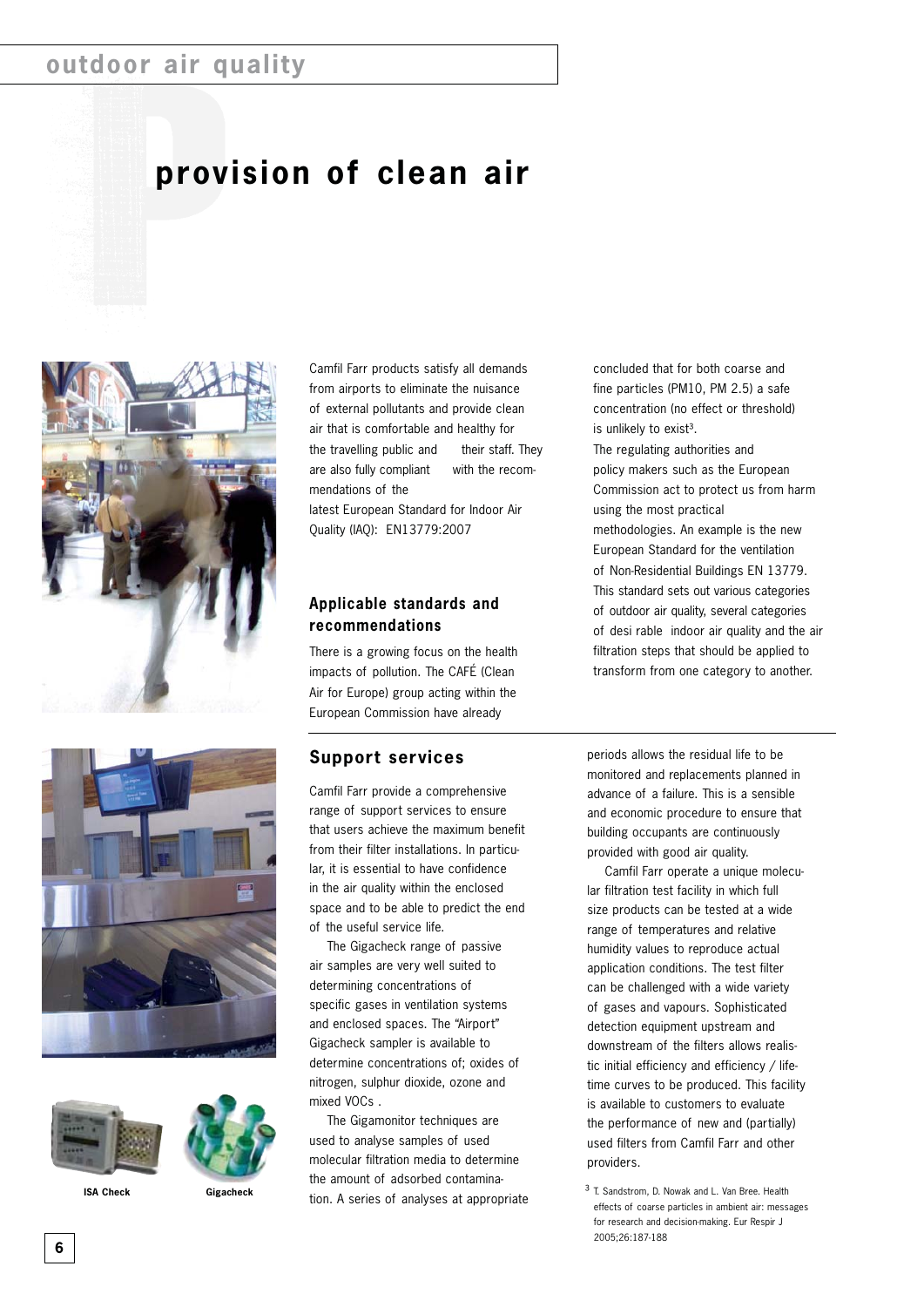#### External air quality at airports falls into "highly polluted" category (ODA class 3, EN13779:2007).

- In an airport environment, it is recommended to use a molecular filter (gas filter). It is also a good solution in an area of category ODA 3. The gas filter should be combined with a downstream F8 or F9 particulate filter.
- For good hygienic reasons, it is recommended to use two-stage particle filtration:  $\bullet$
- *Minimum F5, but preferably F7 in the first step.*
- *Minimum F7, but preferably F9 in the second step.*
- *If there is only one filtration step the minimum requirement is F7.*
- For recirculation air, at least F5 quality must be used in order to protect the ventialtion system. Prefe rably the same filter class, as the main external air stream should be used.
- For protecting the extract and exhaust systems, use at least class F5.
- Regardless of filter class used, the efficiency must not deteriorate below defined values. Always look for the untreated (discharged) efficiency. The untreated (discharged) efficiency is reported when a filter is tested according to current valid European standard EN779:2002 which replaced the former EN779.
- The interval of filter replacement must not be selected only on the basis of economical optimisation. Hygiene issues must also be taken into account. Three limits must be considered, and the one that is reached first will determine the time for replacement: final pressure drop, time installed and time in operation.
- *For first step filters: 2000 hours operation or maximum 1 year installed or when the final pressure drop is reached.*
- *For second or third step filters: 4000 hours operation or maximum 2 years installed or when the final pressure drop is reached.*
- *For exhaust- and recirculation air filters: 4000 hours operation or maximum 2 years installed or when the final pressure drop is reached.*
- To avoid microbial growth, the plant should be designed so that the relative humidity (R.H.) always stays below 90% and so that the average R.H. for three days is less than 80% in all parts of the system, including the filters.
- Gas filters do not change pressure loss during normal operation. In the absence of a definitive statement within EN13779, Camfil Farr recommends to change IAQ gas (molecular) filters after 1 year installed or 5000 hours operation.

| <b>OUTDOOR AIR QUALITY</b> |                  | <b>IAO</b><br><b>INDOOR AIR OUALITY</b>                                     |                               |                                |                |
|----------------------------|------------------|-----------------------------------------------------------------------------|-------------------------------|--------------------------------|----------------|
|                            |                  | IDA 1<br>(High)                                                             | IDA <sub>2</sub><br>(Medium)  | IDA <sub>3</sub><br>(Moderate) | IDA 4<br>(Low) |
|                            | ODA 1            | F <sub>9</sub>                                                              | F <sub>8</sub>                | F7                             | F <sub>5</sub> |
| Pollution                  | ODA <sub>2</sub> | $F7 + F9$                                                                   | $F6 + F8$                     | $F5 + F7$                      | $F5 + F6$      |
| Level<br>w                 | ODA <sub>3</sub> |                                                                             | $F7 + GF + F9$ $F7 + GF + F9$ | $F5 + F7$                      | $F5 + F6$      |
|                            |                  | 完全します。 しょうしんしん エンジンス こうしんし 日本の コオレン しょうほうし 長村 しんしけいしょ はっこ こうしょうしん のまいしょけいしょ |                               |                                |                |

Table refering to appendix "A3. Use of Air Filters" in the European Standard FN 13779-2007